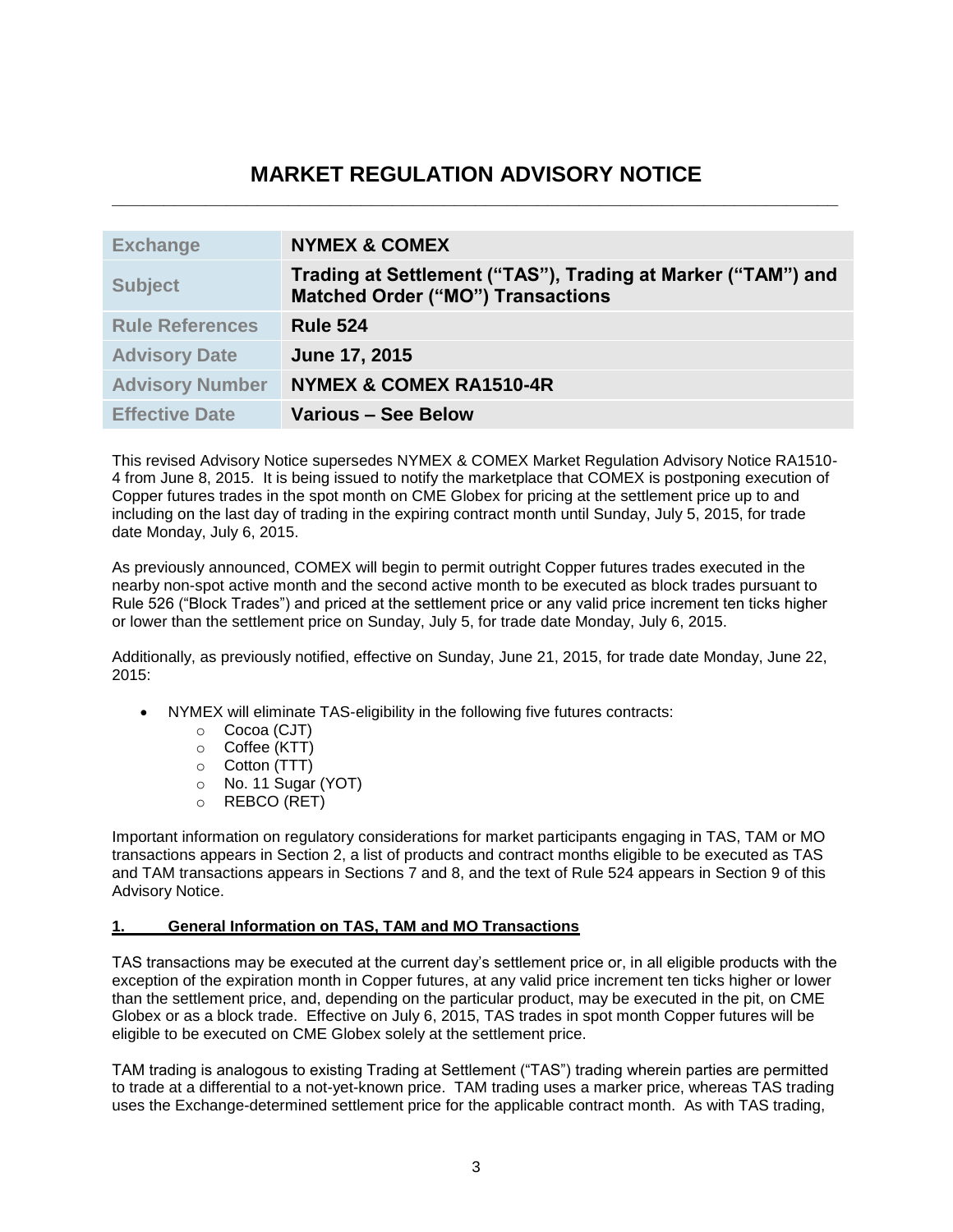parties are able to enter TAM orders at the TAM price or at a differential between one and ten ticks higher or lower than the TAM price. TAM transactions may be executed on CME Globex or as a block trade.

MO transactions in pit-traded Copper futures are transactions which are priced at that day's settlement price for the contract.

# **2. Regulatory Considerations**

All market participants are reminded that any trading activity that is intended to disrupt orderly trading or to manipulate or attempt to manipulate a settlement or marker price to benefit a TAS, TAM or MO position, including a TAS or TAM block position, will subject the member and/or the market participant to disciplinary action for any of a number of rule violations, including, but not limited to:

- price manipulation or attempted price manipulation
- wash trading
- conduct detrimental to the interest or welfare of the Exchange or conduct which tends to impair the dignity or good name of the Exchange
- engaging in conduct inconsistent with just and equitable principles of trade

Investigation of suspected manipulative or disruptive activity related to TAS, TAM or MO, or activity in the related underlying markets will include the Market Regulation Department's ("Department") review of positions and trading activity in NYMEX markets and any related markets to determine if such activity was disruptive, collusive, and/or caused or attempted to cause aberrant price movement during these periods. Pursuant to Rule 432.L.3, market participants are reminded that it is an offense to fail to produce any books or records requested by authorized Exchange staff within 10 days after such request is made or such shorter period of time as determined by the Exchange in exigent circumstances. The Department always has the authority to request books and records as well as other relevant information regarding the nature of a participant's trading and positions in Exchange products and in any related markets as part of its regulatory program.

# **3. Entry of TAS and TAM Orders on CME Globex**

Rule 524 permits the initiation of TAS and TAM orders into CME Globex only subsequent to the beginning of each group's pre-open state and during the time period the applicable contracts are available for TAS or TAM trading on CME Globex. The initiation of any TAS or TAM order on CME Globex outside of these time periods is strictly prohibited.

Any market participant who initiates the entry of a TAS or TAM order prior to receipt of the security status message indicating that market has transitioned to the pre-open will be subject to disciplinary action by a panel of the Business Conduct Committee, notwithstanding that the order may have been rejected by the CME Globex system. Sanctions for noncompliance may include a fine, disgorgement of any profits realized as a result of any orders accepted by CME Globex which were initiated prior to receipt of the security status message and/or a suspension of access to the market. Market participants must ensure that they have appropriate protocols in place to ensure that TAS and TAM orders are not initiated prior to receipt of the security status message.

# **4. TAS and TAM Calendar Spreads**

The following intra-commodity calendar spreads in Light Sweet Crude Oil ("CL"), NY Harbor ULSD ("HO"), Henry Hub Natural Gas ("NG") and RBOB Gasoline ("RB") futures may be executed on CME Globex, on the trading floor or as block trades and priced at TAS:

- nearby month/second month
- nearby month/third month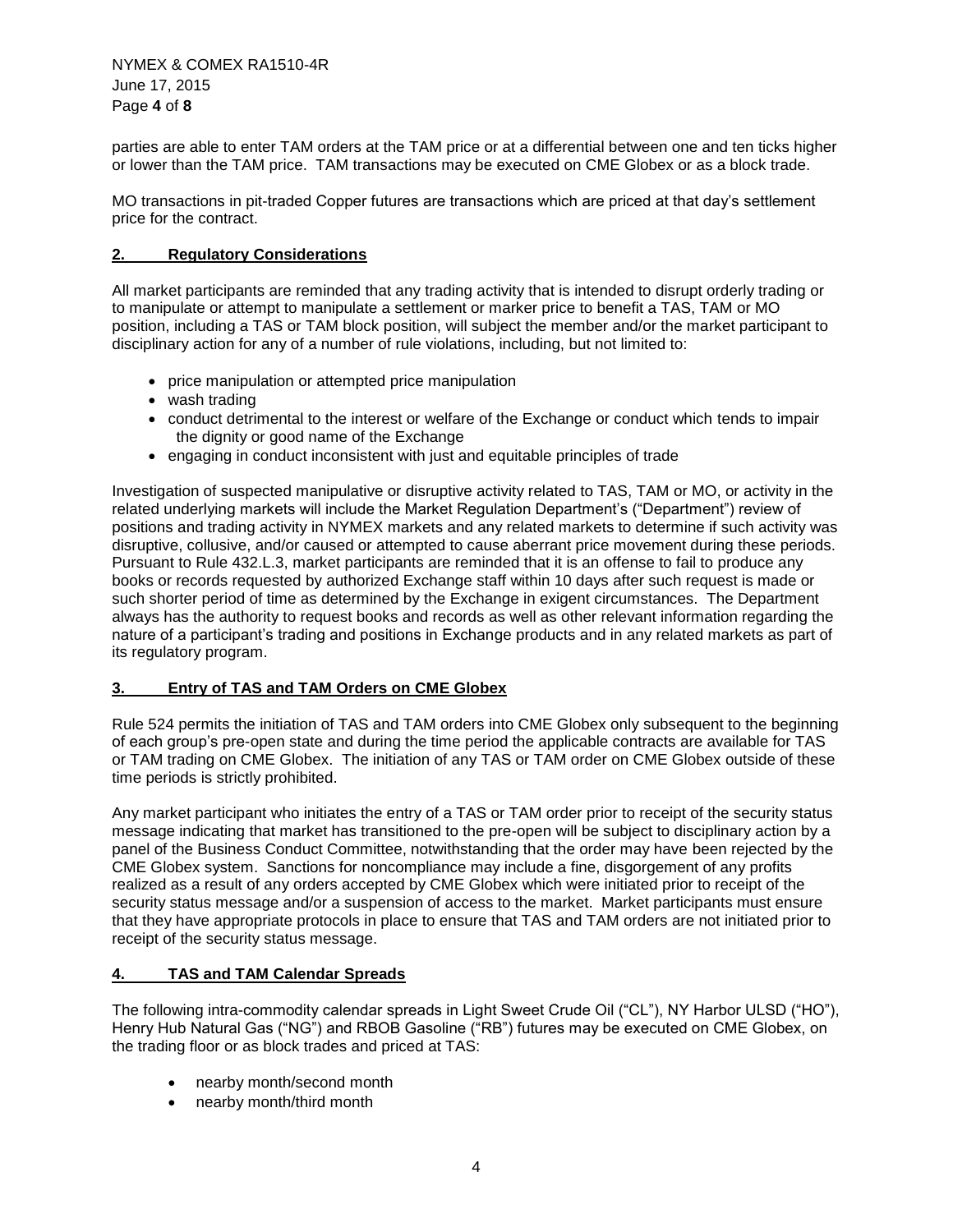NYMEX & COMEX RA1510-4R June 17, 2015 Page **5** of **8**

- nearby month/fourth month
- second month/third month
- second month/fourth month
- third month/fourth month

For the London Marker, intra-commodity calendar spreads in the nearby month/second month spread, the second month/third month spread and the nearby/third month spread in CL, Brent Crude Oil Last Day Financial ("BZ"), HO and RB futures may be executed on CME Globex and priced at TAM.

For the Singapore Marker, intra-commodity calendar spreads in the nearby month/second month spread, the second month/third month spread and the nearby/third month spread in CL and BZ futures may be executed on CME Globex and priced at TAM.

The legs of TAS and TAM spread trades executed at **zero** or at a **negative differential** (negative 1 through negative 10) on CME Globex, on the trading floor via open outcry or as block trades will be priced as follows:

- If the spread trades at zero, each leg will be priced at the settlement or market price, as applicable, for the respective contract months.
- If the spread trades at a negative differential, the **nearby** leg of the spread will be priced at the settlement or marker price, as applicable, for that contract month. The **far** leg of the spread will be priced at the settlement or marker price, as applicable, for that contract month **minus** the allowable TAS or TAM price increment traded (negative 1 through negative 10).

The legs of TAS and TAM spread trades executed at a **positive differential** (positive 1 through positive 10) will be priced as follows:

### **Where execution occurs on CME Globex:**

 If the spread trades at a positive differential (positive 1 through positive 10), the **far** leg of the spread will be priced at the settlement or marker price, as applicable, for that contract month. The **nearby** leg of the spread will be priced at the settlement or marker price, as applicable, for that contract month **plus** the TAS or TAM price increment traded (from positive 1 through positive 10).

# **Where execution occurs on the trading floor (TAS) or as block trades (TAS or TAM):**

 If the spread trades at a positive differential (positive 1 through positive 10), the **nearby** leg of the spread will be priced at the settlement or marker price, as applicable, for that contract month. The **far** leg of the spread will be priced at the settlement or marker price, as applicable, for that contract month **minus** the allowable TAS or TAM price increment traded (positive 1 through positive 10).

# **5. TAS on Gold, Silver and Copper Futures**

TAS transactions are allowed in the active contract month in Gold and Silver futures trading on CME Globex, in the pit or as block trades, and may be executed at the settlement price or any valid price increment ten ticks higher or lower than the settlement price.

TAS transactions are allowed in the first and second active contract months in Copper futures trading on CME Globex, and may be executed at the settlement price or any valid price increment ten ticks higher or lower than the settlement price. **Effective on July 6, 2015, TAS trades in spot month Copper futures will be eligible to be executed on CME Globex solely at the settlement price and Copper futures**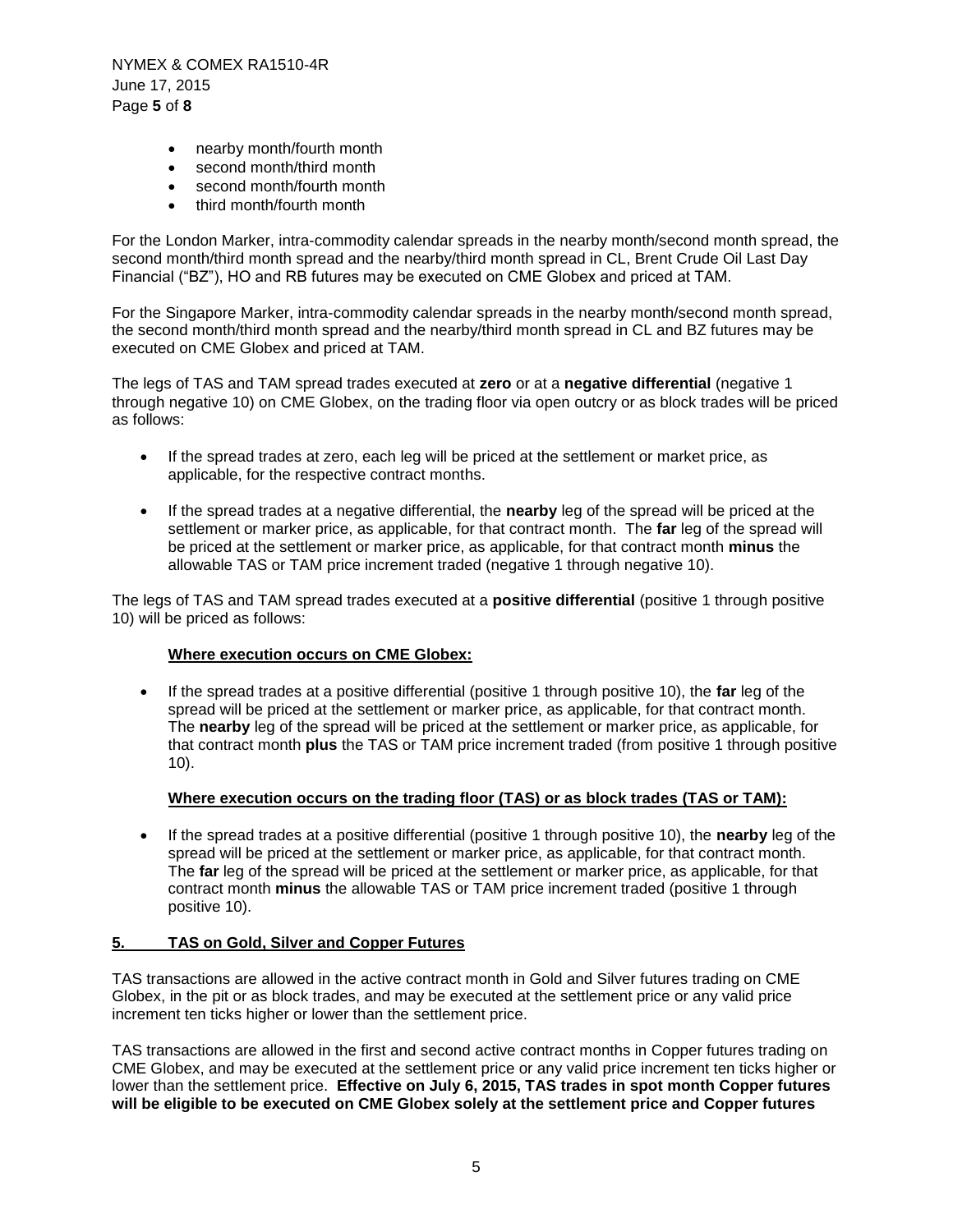**trades executed in the nearby non-spot active month and the second active month will be eligible to be executed as block trades pursuant to Rule 526 ("Block Trades") and priced at the settlement price or any valid price increment ten ticks higher or lower than the settlement price. TAS transactions are not allowed to be executed via open outcry in the Copper futures pit.**

In Gold futures, TAS trades are permitted in the following active contract months: February, April, June, August, and December. Accordingly:

When the February contract becomes spot, the April contract becomes the TAS-eligible month; When the April contract becomes spot, the June contract becomes the TAS-eligible month; When the June contract becomes spot, the August contract becomes the TAS-eligible month; When the August contract becomes spot, the December contract becomes the TAS-eligible month; and

When the December contract becomes spot, the February contract becomes the TAS-eligible month.

In Silver futures, TAS trades are permitted in the following active contract months: March, May, July, September and December. Accordingly:

When the March contract becomes spot, the May contract becomes the TAS-eligible month; When the May contract becomes spot, the July contract becomes the TAS-eligible month; When the July contract becomes spot, the September contract becomes the TAS-eligible month; When the September contract becomes spot, the December contract becomes the TAS-eligible month; and

When the December contract becomes spot, the March contract becomes the TAS-eligible month.

In Copper futures, TAS trades are permitted in the first two active contract months: March, May, July, September and December. Accordingly:

When the March contract becomes spot, the May and July contract months are TAS-eligible; When the May contract becomes spot, the July and September contract months are TAS-eligible; When the July contract becomes spot, the September and December contract months are TASeligible;

When the September contract becomes spot, the December and March contract months are TAS-eligible; and

When the December contract becomes spot, the March and May contract months are TASeligible month.

### **6. MO Transactions in Pit-Traded Copper Futures**

MO transactions in Copper futures are open outcry trades competitively executed in the Copper futures pit where the trade is priced at that day's settlement price for the contract. MO transactions in Copper futures are eligible to be executed in the spot month and the next six consecutive contract months. Additionally, with the exception of the post close session, members may execute an MO order at any time the Copper futures pit is open for trading, provided that the order is placed as an MO order. Regular trading hours for open outcry trading in the Copper futures pit are from 8:10 a.m. until 1:00 p.m. Eastern Time ("ET").

Instructions to execute the order as an MO must be denoted on the order and members must identify an order executed as an MO on their trading record.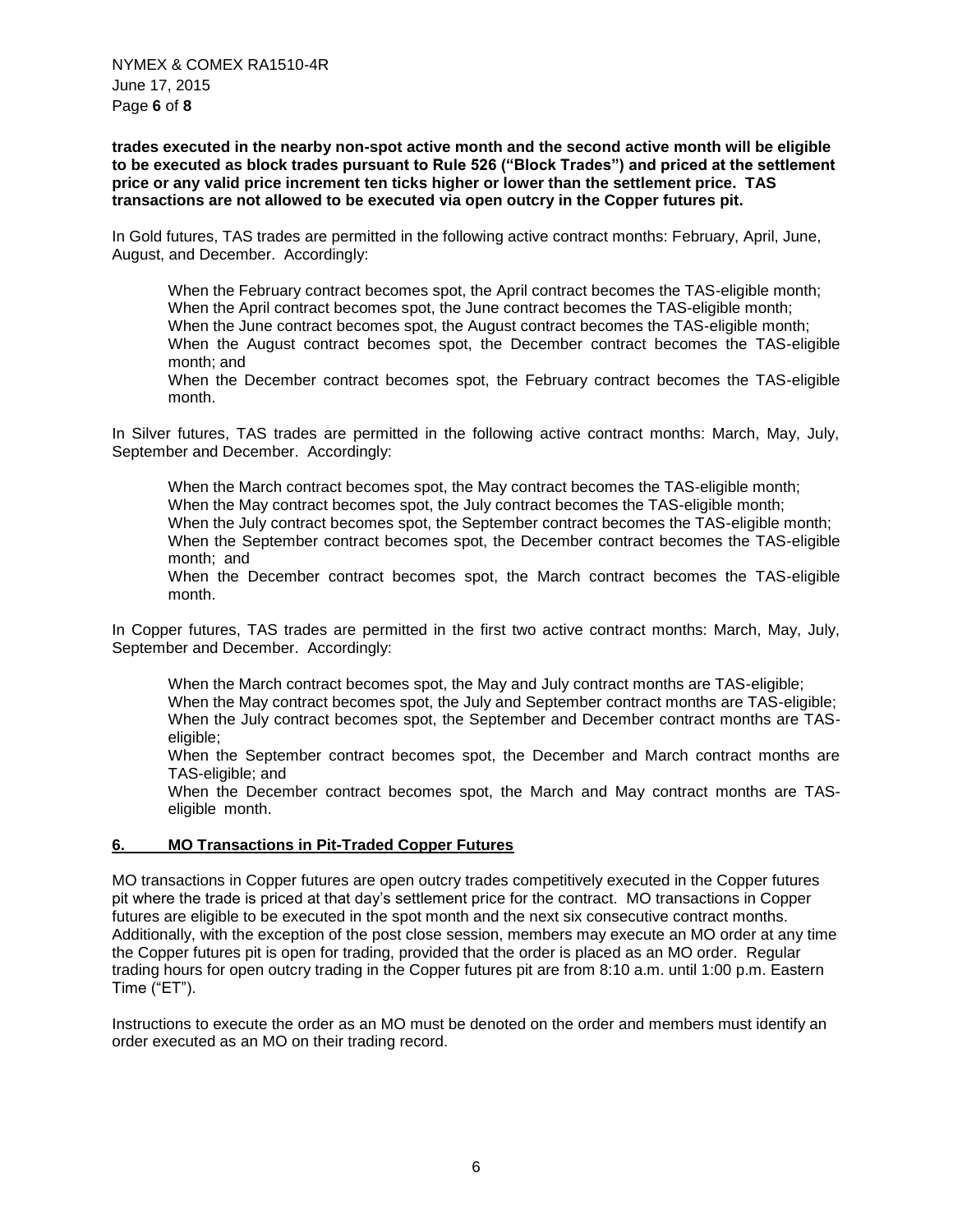NYMEX & COMEX RA1510-4R June 17, 2015 Page **7** of **8**

An order entered as an MO will be executed by the floor broker as a Market on Close order if the order is not previously executed as an MO or specifically designated to be executed only as an MO. An instruction to execute an order only as an MO must be communicated at the time the order is placed.

# **7. TAS-Eligible Futures Products and Contract Months**

Pit-Traded Contracts

### **Light Sweet Crude Oil (CL)**

spot (except on the last trading day),  $2^{nd}$ ,  $3^{rd}$  and  $4^{th}$  months

# **Brent Crude Oil Last Day Financial (BZ)**

spot (except on the last trading day),  $2^{nd}$  and  $3^{rd}$  months

### **NY Harbor ULSD (HO)**

spot (except on the last trading day),  $2^{nd}$ ,  $3^{rd}$  and  $4^{th}$  months

#### **Henry Hub Natural Gas (NG)**

spot (except on the last trading day),  $2^{nd}$ ,  $3^{rd}$  and  $4^{th}$  months

# **Henry Hub Natural Gas Last Day Financial (NN)**

spot (except on the last trading day),  $2<sup>nd</sup>$  and  $3<sup>rd</sup>$  months

# **Henry Hub Natural Gas Look-Alike Last Day Financial (HH)**

spot (except on the last trading day),  $2^{nd}$  and  $3^{rd}$  months

#### **RBOB Gasoline (RB)**

spot (except on the last trading day),  $2^{nd}$ ,  $3^{rd}$  and  $4^{th}$  months

# **European Low Sulphur Gasoil (100mt) Bullet (7F)**

spot (except on the last trading day),  $2^{nd}$  and  $3^{rd}$  months

### **Gold (GC)**

February, April, June, August and December contract months (first active month only)

#### **Silver (SI)**

March, May, July, September and December contract months (first active month only)

#### CME Globex Contracts

For compliance and enforcement purposes, the start of a TAS pre-open period is defined by receipt of the security status message indicating that the group has transitioned to the pre-open state and the end of a TAS trading session is defined by receipt of the security status message indicating that group is closed.

### **TAS orders may not be entered into CME Globex from the end of a TAS trading session until receipt of the security status message indicating that the group has transitioned to the pre-open state.**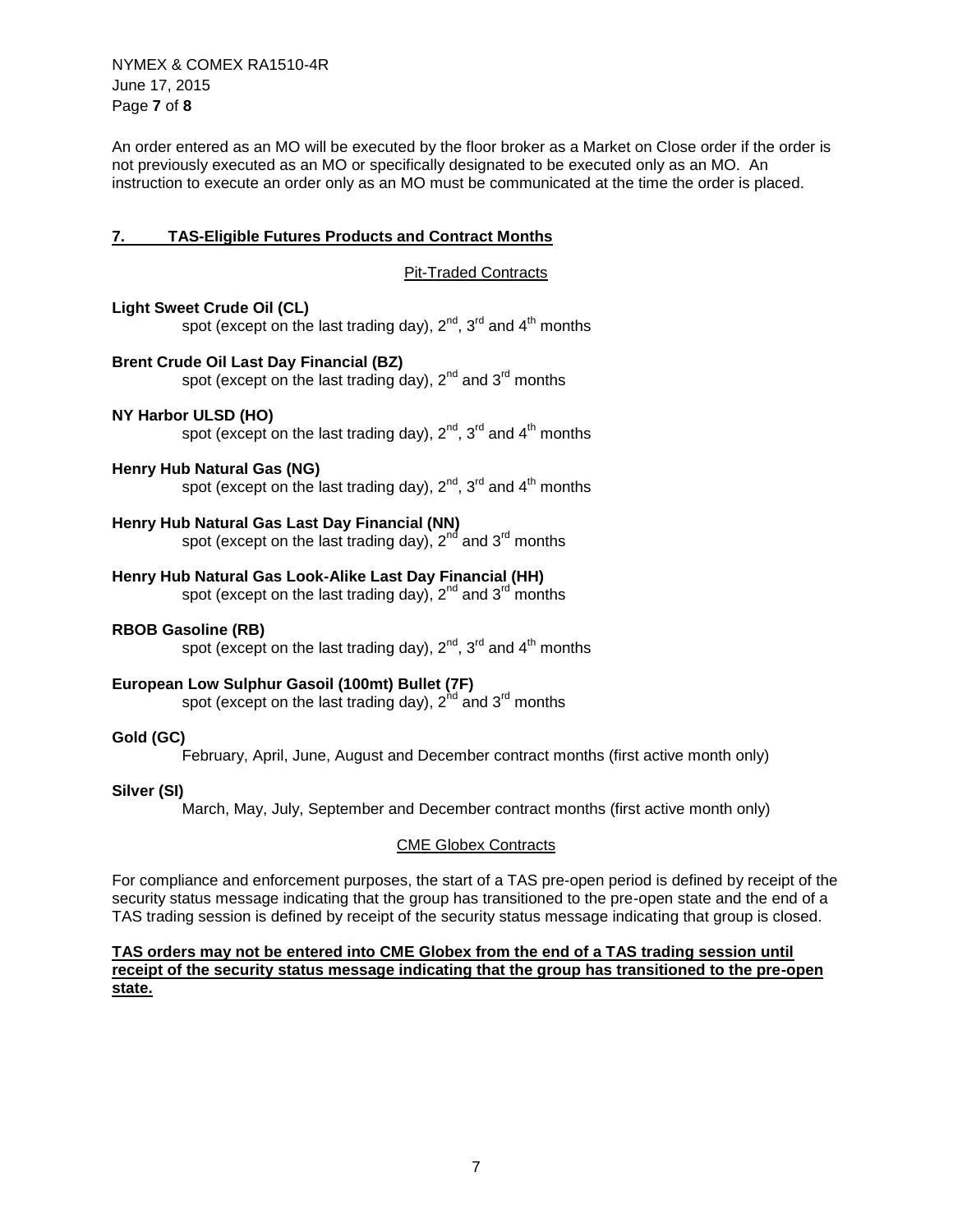| Commodity<br>Code on<br><b>CME Globex</b> | <b>Product Name and Contract Months</b>                                                                                                                                     | <b>Cleared Product</b> |
|-------------------------------------------|-----------------------------------------------------------------------------------------------------------------------------------------------------------------------------|------------------------|
| <b>CLT</b>                                | <b>Light Sweet Crude Oil</b><br>spot (except on the last trading day), $2^{nd}$ , $3^{rd}$ and $4^{th}$ months                                                              | CL                     |
| <b>BZT</b>                                | <b>Brent Crude Oil Last Day Financial</b><br>spot (except on the last trading day)<br>$2hd$ and $3rd$ months                                                                | <b>BZ</b>              |
| BBT                                       | <b>Brent Crude Oil Penultimate Financial</b><br>Spot, $2^{nd}$ and $3^{rd}$ months                                                                                          | BB                     |
| HOT                                       | <b>NY Harbor ULSD</b><br>spot (except on the last trading day), $2^{nd}$ , $3^{rd}$ and $4^{th}$ months                                                                     | HO.                    |
| <b>NGT</b>                                | <b>Henry Hub Natural Gas</b><br>spot (except on the last trading day), $2^{nd}$ , $3^{rd}$ and $4^{th}$ months                                                              | ΝG                     |
| <b>NNT</b>                                | Henry Hub Natural Gas Last Day Financial<br>spot (except on the last trading day), $2^{nd}$ and $3^{rd}$ months                                                             | <b>NN</b>              |
| HHT.                                      | Henry Hub Natural Gas Look-Alike Last Day Financial<br>spot (except on the last trading day), $2^{nd}$ and $3^{rd}$ months                                                  | ΗH                     |
| 7FT.                                      | European Low Sulphur Gasoil (100mt) Bullet<br>spot (except on the last trading day), $2^{nd}$ and $3^{rd}$ months                                                           | 7F                     |
| <b>RBT</b>                                | <b>RBOB Gasoline</b><br>spot (except on the last trading day), $2^{nd}$ , $3^{rd}$ and $4^{th}$ months                                                                      | RB                     |
| <b>GCT</b>                                | Gold<br>February, April, June, August and December contract months<br>(first active month only)                                                                             | GC                     |
| <b>SIT</b>                                | Silver<br>March, May, July, September and December contract months<br>(first active month only)                                                                             | SI                     |
| <b>HGT</b>                                | Copper<br>March, May, July, September and December contract months<br>(first and second active months only)<br>(effective July 6, 2015, spot month at the settlement price) | HG                     |
|                                           |                                                                                                                                                                             |                        |

# **8. TAM-Eligible Products and Contract Months on CME Globex**

For compliance and enforcement purposes, the start of a TAM pre-open period is defined by receipt of the security status message indicating that the group has transitioned to the pre-open state and the end of a TAM trading session is defined by receipt of the security status message indicating that group is closed.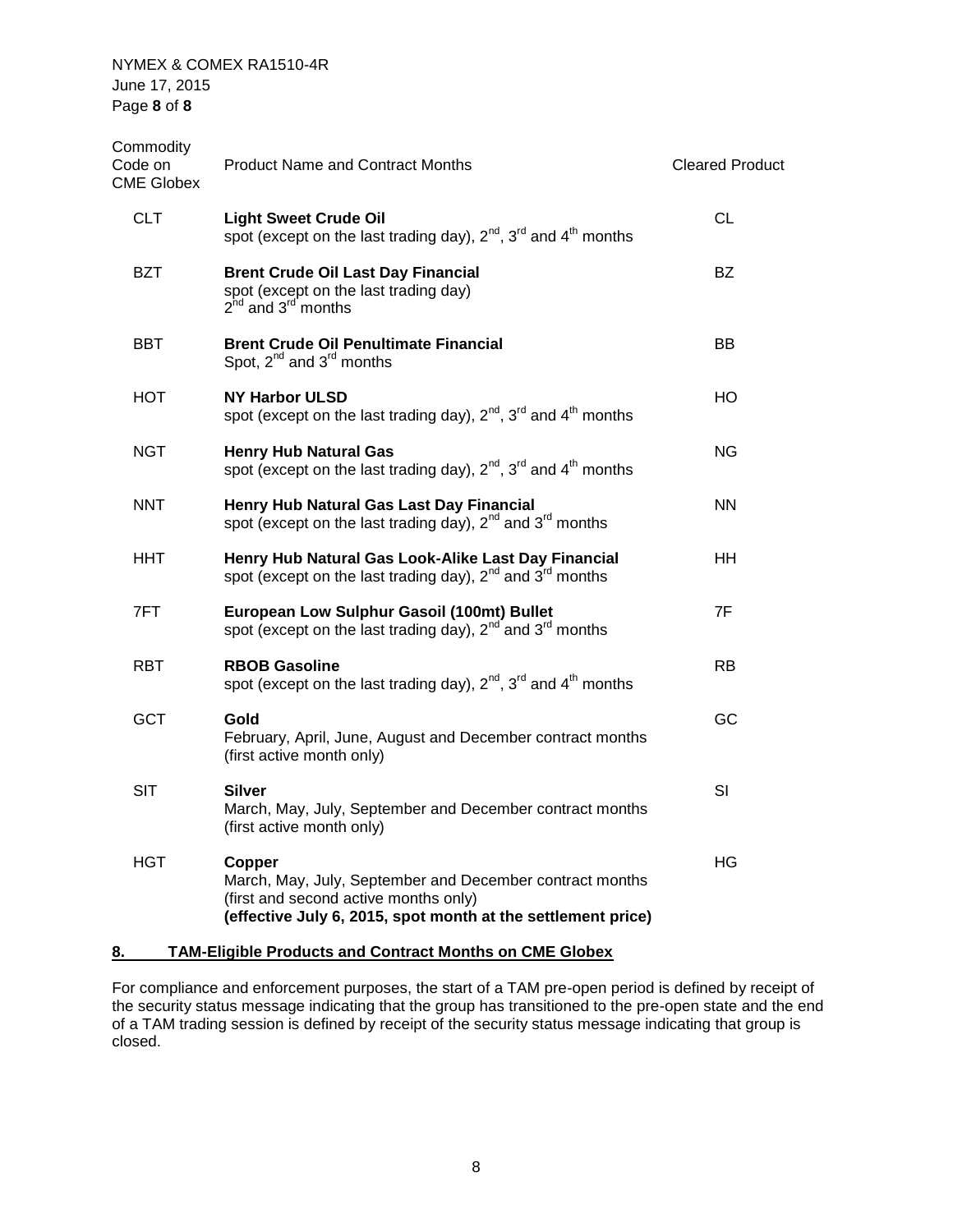### **TAM orders may not be entered into CME Globex from the end of a TAM trading session until receipt of the security status message indicating that the group has transitioned to the pre-open state.**

| Commodity<br>Code on<br>CME Globex | <b>Product Name and Contract Months</b>                                         | <b>Cleared Product</b> |
|------------------------------------|---------------------------------------------------------------------------------|------------------------|
|                                    | <b>London Markers</b>                                                           |                        |
| CLL.                               | <b>Light Sweet Crude Oil</b><br>spot, $2^{nd}$ and $3^{rd}$ months              | CL                     |
| BZL                                | <b>Brent Crude Oil Last Day Financial</b><br>spot, $2^{nd}$ and $3^{rd}$ months | BZ.                    |
| <b>HOL</b>                         | NY Harbor ULSD<br>spot, $2^{nd}$ and $3^{rd}$ months                            | HO                     |
| <b>RBL</b>                         | <b>RBOB Gasoline</b><br>spot, 2 <sup>nd</sup> and 3 <sup>rd</sup> months        | RB.                    |
|                                    | <b>Singapore Markers</b>                                                        |                        |
| <b>CLS</b>                         | <b>Light Sweet Crude Oil</b><br>spot, $2^{nd}$ and $3^{rd}$ months              | CL                     |
| BZS.                               | <b>Brent Crude Oil Last Day Financial</b><br>spot, $2^{nd}$ and $3^{rd}$ months | BZ                     |

Questions regarding this Advisory Notice may be directed to the following individuals in Market Regulation:

> Jennifer Dendrinos, Director, Investigations, 312.341.7812 Andrew Vrabel, Executive Director, Investigations, 312.435.3622 Erin Coffey, Senior Rules & Regulatory Outreach Specialist, 312.341.3286 Jonathan Farrimond, Lead Rules & Regulatory Outreach Specialist, +44 20 3379 3966 Shawn Tan, Senior Rules & Regulatory Outreach Specialist +65 65935580 Robert Sniegowski, Executive Director, Rules & Regulatory Outreach, 312.341.5991

For media inquiries concerning this Advisory Notice, please contact CME Group Corporate Communications at 312.930.3434 or [news@cmegroup.com.](mailto:news@cmegroup.com)

### **9. Text of Rule 524**

**Trading at Settlement ("TAS"), Trading at Marker ("TAM") and Matched Order ("MO") Transactions** The Exchange shall determine the commodities, contract months and time periods during which TAS, TAM and MO transactions shall be permitted.